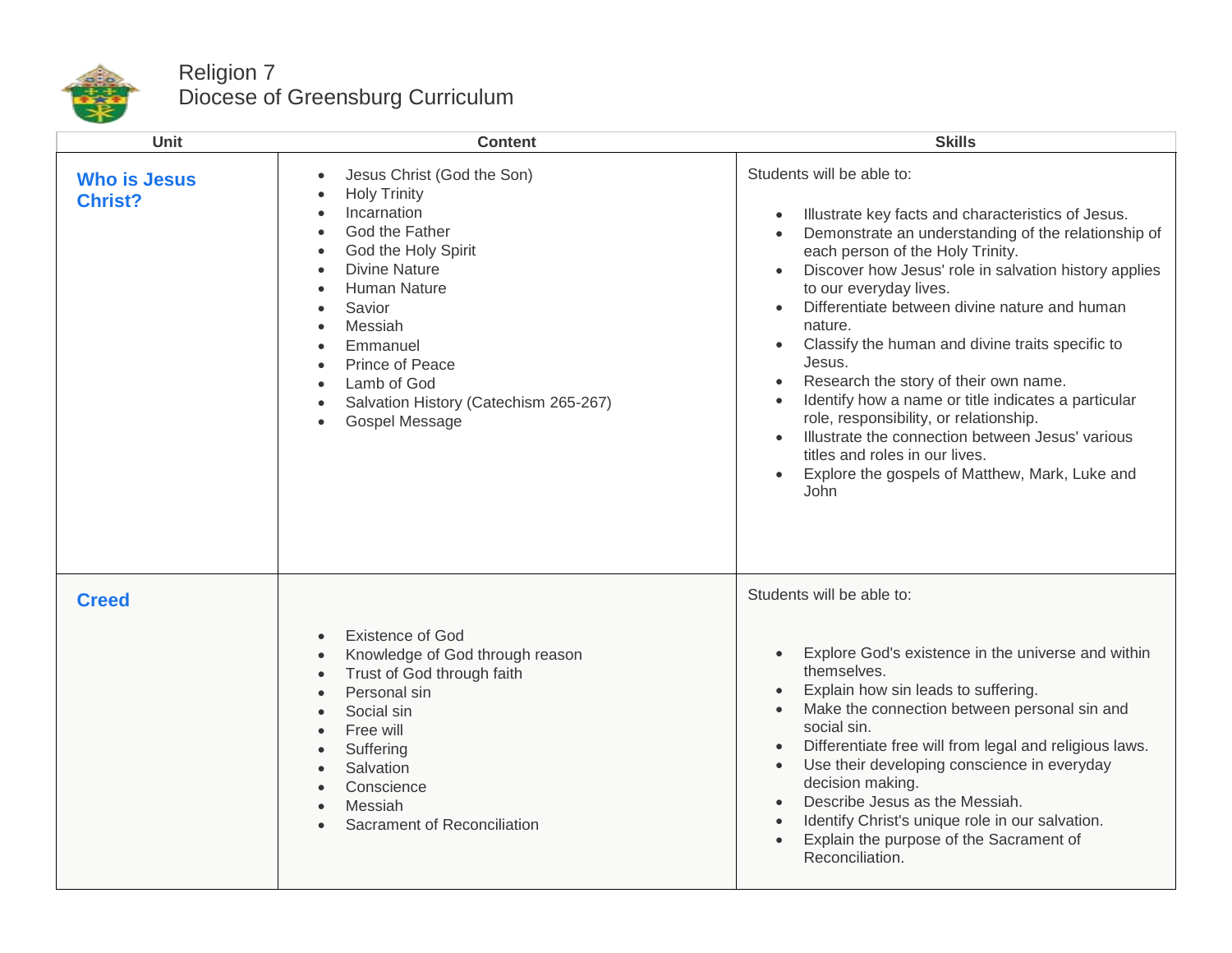| Unit                 | <b>Content</b>                                                                                                                                                                                                                                                                                                                                                                                                                                                                                                                                                                                                                                                                                                                                                                                                                                                                                                                                   | <b>Skills</b>                                                                                                                                                                                                                                                                                                                                                                                                                                                                                                                                                                                                                                                                                                                                                                                                                                                                                                               |
|----------------------|--------------------------------------------------------------------------------------------------------------------------------------------------------------------------------------------------------------------------------------------------------------------------------------------------------------------------------------------------------------------------------------------------------------------------------------------------------------------------------------------------------------------------------------------------------------------------------------------------------------------------------------------------------------------------------------------------------------------------------------------------------------------------------------------------------------------------------------------------------------------------------------------------------------------------------------------------|-----------------------------------------------------------------------------------------------------------------------------------------------------------------------------------------------------------------------------------------------------------------------------------------------------------------------------------------------------------------------------------------------------------------------------------------------------------------------------------------------------------------------------------------------------------------------------------------------------------------------------------------------------------------------------------------------------------------------------------------------------------------------------------------------------------------------------------------------------------------------------------------------------------------------------|
|                      |                                                                                                                                                                                                                                                                                                                                                                                                                                                                                                                                                                                                                                                                                                                                                                                                                                                                                                                                                  | Demonstrate an understanding of how to make an<br>$\bullet$<br>examination of conscience.                                                                                                                                                                                                                                                                                                                                                                                                                                                                                                                                                                                                                                                                                                                                                                                                                                   |
| <b>Catholic Life</b> | Prayer<br>$\bullet$<br>Acts of Faith, Hope, and Love<br>The Lord's Prayer<br>Five types for prayer<br>o Praise<br><b>Blessing</b><br>$\circ$<br>Intercession<br>$\Omega$<br>Petition<br>$\circ$<br>Thanksgiving<br>$\circ$<br>Discernment of vocation<br>Sacramental<br><b>Guided Meditation</b><br>Church - Catechism Reference 91-95, 898-900<br>Natural and revealed laws help us to choose<br>$\circ$<br>what is good<br>o Holy Spirit gives the Church life and unites as<br>Body of Christ<br>o Holy Spirit guides the Church<br>We are all united as part of Christ's Body<br>$\circ$<br>Church is both sign and instrument of<br>$\circ$<br>communion between God and his people<br>Scripture - Catechism Reference 131-141<br>God created heavens and Earth in his image<br>$\circ$<br>an likeness<br>God is the author and inspiration of the sacred<br>$\circ$<br>words of Scripture<br>God speaks to us through Scripture<br>$\circ$ | Students will be able to:<br>Define prayer.<br>$\bullet$<br>Distinguish how our prayer life is different during<br>$\bullet$<br>each season of the liturgical year.<br>Distinguish how prayer guides us during the<br>$\bullet$<br>discernment of our vocation.<br>Demonstrate an understanding of praying with<br>$\bullet$<br>Scripture.<br>Demonstrate an understanding of how our personal<br>$\bullet$<br>relationship with God is nourished by prayer<br>Explain the differences between the five different<br>$\bullet$<br>forms of prayer.<br>Explain the use of Sacramental by Catholics.<br>$\bullet$<br>Recite the Acts of Faith, Hope, and Love<br>$\bullet$<br>Participate in a Guided Meditation.<br>$\bullet$<br>Explain how the Holy Spirit guides the church.<br>$\bullet$<br>Explain how a well formed conscience guides us.<br>$\bullet$<br>Explain how God speaks to us through Scripture.<br>$\bullet$ |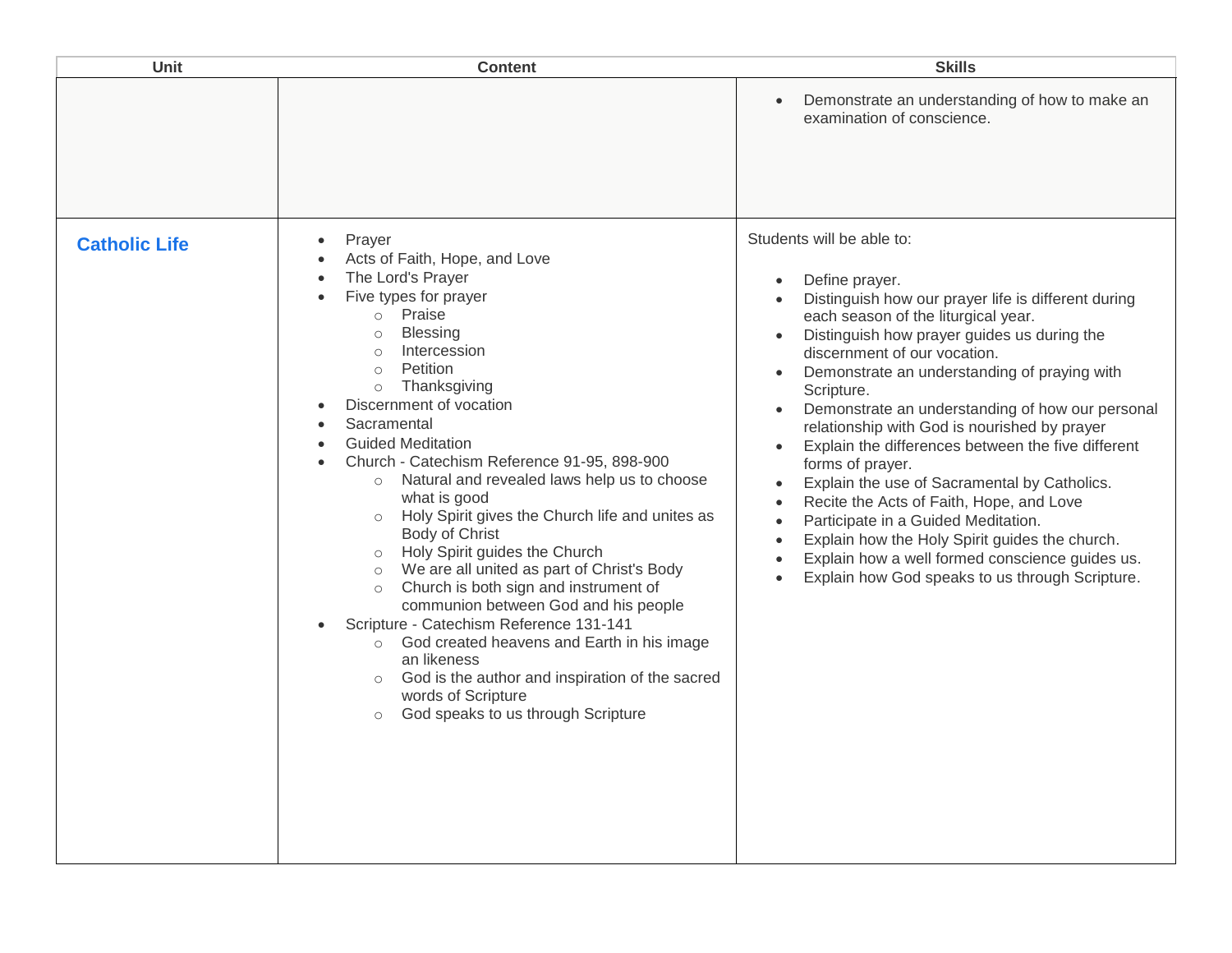| <b>Unit</b>                               | <b>Content</b>                                                                                                                                                                                                                                                                                                                                                                                                                                                                                                                                                       | <b>Skills</b>                                                                                                                                                                                                                                                                                                                                                                                                                                                                                                                                                                                                                          |
|-------------------------------------------|----------------------------------------------------------------------------------------------------------------------------------------------------------------------------------------------------------------------------------------------------------------------------------------------------------------------------------------------------------------------------------------------------------------------------------------------------------------------------------------------------------------------------------------------------------------------|----------------------------------------------------------------------------------------------------------------------------------------------------------------------------------------------------------------------------------------------------------------------------------------------------------------------------------------------------------------------------------------------------------------------------------------------------------------------------------------------------------------------------------------------------------------------------------------------------------------------------------------|
| <b>Advent</b>                             | December 8, Feast of the Immaculate Conception<br>The three purposes of Advent (celebrate the birth of<br>Christ, welcome Him into our heart and prepare for the<br>second coming)<br>Annunciation<br>Visitation<br>The Nativity of the Lord<br>Symbols of Advent<br>Messiah<br>John the Baptist<br><b>Saint Francis</b>                                                                                                                                                                                                                                             | The students will be able to:<br>Discuss the purpose of Advent.<br>$\bullet$<br>Develop their own plan for Advent and how they<br>$\bullet$<br>prepare spiritually for Christmas.<br>Discuss the role of John the Baptist as the<br>$\bullet$<br>precursor to the Messianic message.<br>Discuss the development of today's modern nativity<br>$\bullet$<br>beginning with Saint Francis.<br>Identity which Advent Gospel readings proclaim the<br>$\bullet$<br>second coming and which proclaim His birth.                                                                                                                             |
| <b>Catholic Social</b><br><b>Teaching</b> | Papal encyclicals (Rerum Novarum, Humane Vite,<br>Lauduta Si, Populorum Progressio)<br>Life and Dignity of the Human Person<br>Call to Family, Community, and Participation<br><b>Rights and Responsibilities</b><br>Option for the Poor and Vulnerable<br>The Dignity of Work and the Rights of Workers<br>Solidarity<br>Care for God's Creation<br>Service to Community<br>Mission of the Church<br>Corporal and Spiritual works of Mercy<br>Theological and cardinal virtues guides us in our<br>choices and actions<br>Catechism references 2318-2330, 1833-1844 | Students will be able to:<br>Discuss the role of an industrialized nation and the<br>$\bullet$<br>development of modern CST.<br>Model the directives contained in the encyclicals.<br>$\bullet$<br>Explain each CST principle.<br>$\bullet$<br>Identify the origins of CST in the Gospels.<br>$\bullet$<br>Analyze the role of the CSTs in the mission of the<br>$\bullet$<br>Church.<br>Participate in various service projects.<br>$\bullet$<br>Explain how the Theological and Cardinal virtues<br>$\bullet$<br>guide us.<br>Explain how we honor and protect human dignity of<br>$\bullet$<br>all people from conception to death. |
| <b>Pure of Heart</b>                      | We are made in God's own image.<br>Dignity<br>Purity<br>Conscience<br>Men and women were created to complement each<br>other.<br>The human body is a temple of the Holy Spirit.<br>Chastity                                                                                                                                                                                                                                                                                                                                                                          | Students will be able to:<br>Demonstrate understanding of the concept that men<br>$\bullet$<br>and women were created to complement each other<br>Explain that all people are created with inherent<br>$\bullet$<br>dignity that cannot be measured or taken away.<br>Explain the complementary nature of the sexes.<br>$\bullet$                                                                                                                                                                                                                                                                                                      |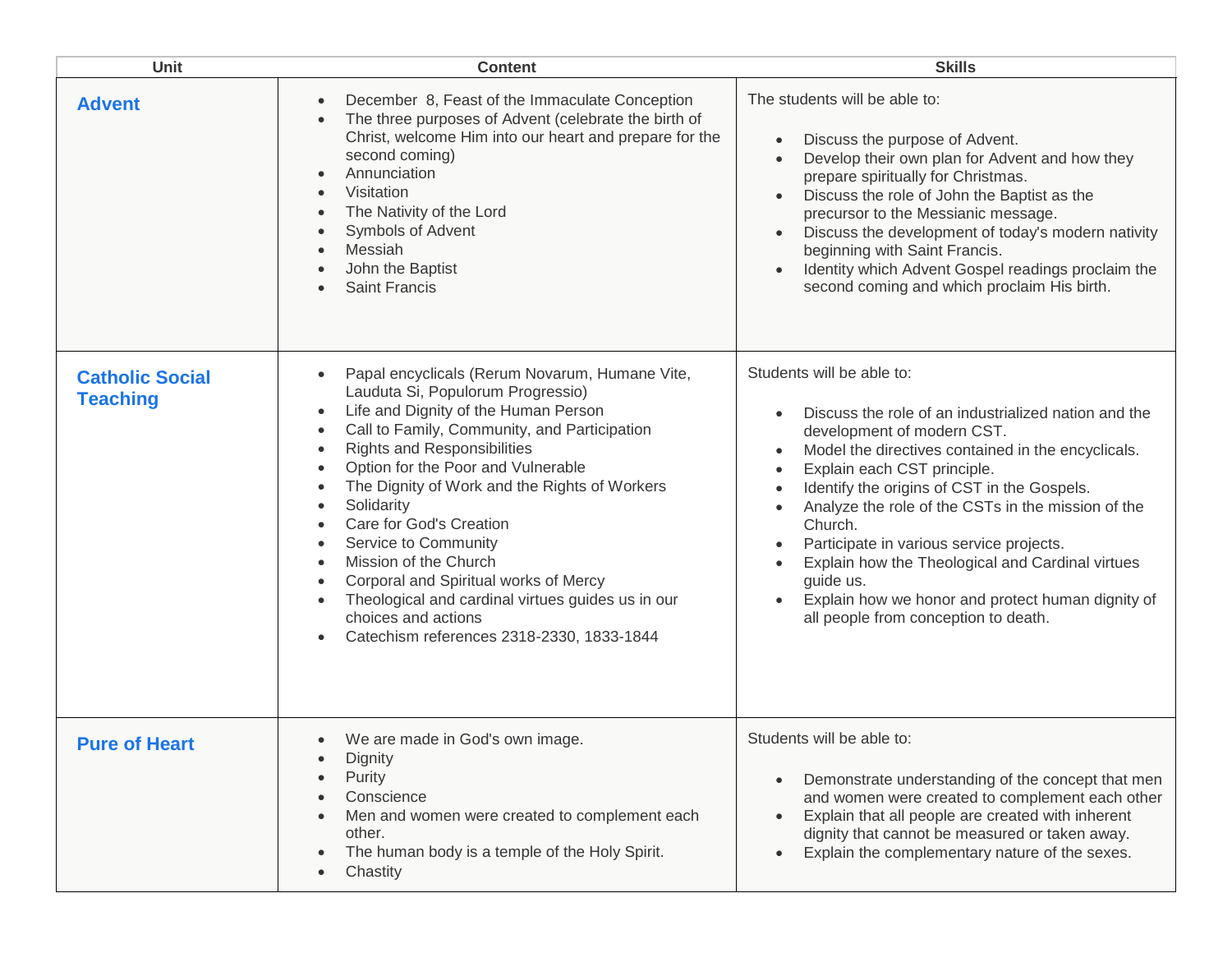| Unit                      | <b>Content</b>                                                                                                                                                                                                                                                                 | <b>Skills</b>                                                                                                                                                                                                                                                                                                                                                                                                                                                                                                                                                                                                                                                                                                                                                                                                |
|---------------------------|--------------------------------------------------------------------------------------------------------------------------------------------------------------------------------------------------------------------------------------------------------------------------------|--------------------------------------------------------------------------------------------------------------------------------------------------------------------------------------------------------------------------------------------------------------------------------------------------------------------------------------------------------------------------------------------------------------------------------------------------------------------------------------------------------------------------------------------------------------------------------------------------------------------------------------------------------------------------------------------------------------------------------------------------------------------------------------------------------------|
|                           | Abstinence<br>$\bullet$<br>Respect of God's creation.<br>Modesty<br>Love<br>Sacrament of Matrimony<br>Temptation<br>Catechism references: 365, 1604, 1766, 2093, 2105,<br>2348, 2337, 2349, 2521-2522, 2533, 27, 371-372,<br>2331-2334, 2338-2340, 2349, 2351-2359, 2366, 2399 | Explain the importance of self-control and give<br>$\bullet$<br>examples.<br>Explain the importance of keeping selves chaste<br>$\bullet$<br>and give examples.<br>Explain the importance of waiting for marriage to<br>$\bullet$<br>have sexual relations.<br>Compare and contrast modesty and purity.<br>$\bullet$<br>Compare and contrast chastity and abstinence.<br>$\bullet$<br>Explain ways to act and speak speak in ways that<br>$\bullet$<br>are respectful to God's creation of the human<br>person.<br>Identify ways to keep themselves healthy -<br>$\bullet$<br>spiritually, emotionally, mentally, and physically.<br>Identify and explain the different forms of love.<br>$\bullet$<br>Explain the Sacrament of Marriage.<br>$\bullet$<br>Explain the meaning of being virtuous<br>$\bullet$ |
| <b>Christmas</b>          | Nativity of the Lord<br>Birth of Jesus, December 25<br>Incarnation<br>Mary Mother of God, January 1<br>Epiphany<br>Dual natures of Jesus<br>Octave of Christmas                                                                                                                | The students will be able to:<br>Identify the days which begin and end the<br>$\bullet$<br>Christmas season.<br>Explain the contrast between the divinity of Jesus<br>and the humanity of his birth (nativity).<br>Discuss the meaning of the story of Jesus' birth for<br>$\bullet$<br>our lives.<br>Discuss the duality of Jesus through the Incarnation<br>$\bullet$<br>(both divine and human).                                                                                                                                                                                                                                                                                                                                                                                                          |
| <b>Lent and Holy Week</b> | Significance of 40 days<br>Difference between abstinence and fasting<br>Significance of Ash Wednesday<br>Triduum<br>The purpose of Lent<br>The meaning of the word Lent<br>When Lent begins and ends                                                                           | Students will be able to:<br>Define Lent, fasting, and abstinence<br>$\bullet$<br>Identify the Pillars of Lent<br>$\bullet$<br>Name the days of the Triduum<br>$\bullet$<br>Emphasize characteristics of Triduum liturgies<br>$\bullet$                                                                                                                                                                                                                                                                                                                                                                                                                                                                                                                                                                      |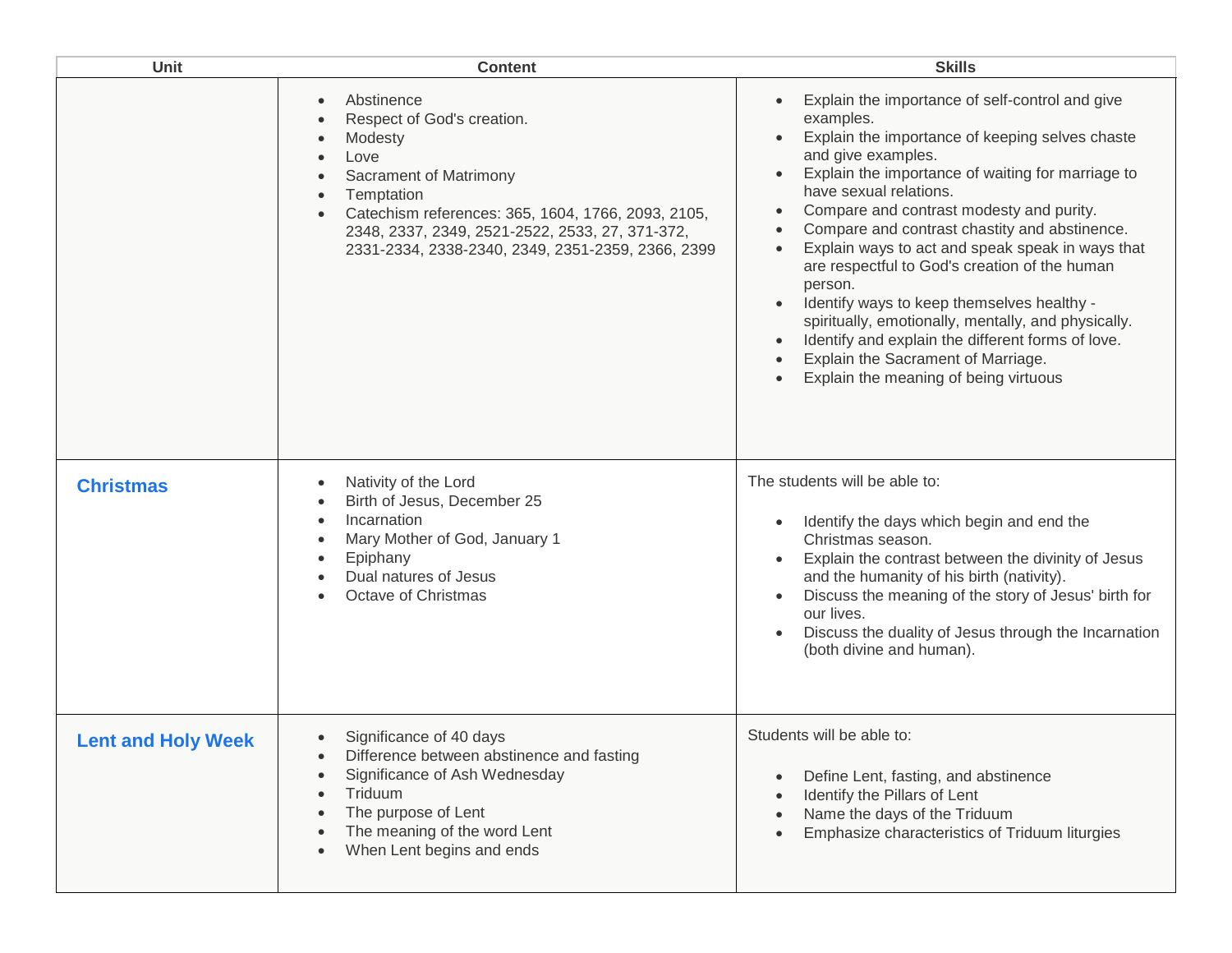| <b>Unit</b>                                                            | <b>Content</b>                                                                                                                                                                                                                                                      | <b>Skills</b>                                                                                                                                                                                                                                                                                                                                                                                                                                                                                                       |
|------------------------------------------------------------------------|---------------------------------------------------------------------------------------------------------------------------------------------------------------------------------------------------------------------------------------------------------------------|---------------------------------------------------------------------------------------------------------------------------------------------------------------------------------------------------------------------------------------------------------------------------------------------------------------------------------------------------------------------------------------------------------------------------------------------------------------------------------------------------------------------|
|                                                                        |                                                                                                                                                                                                                                                                     | Explain the practices of and the reasons for fasting,<br>abstinence, and almsgiving during Lent.                                                                                                                                                                                                                                                                                                                                                                                                                    |
| <b>Easter</b>                                                          | The Resurrection of the Lord<br>Paschal Mystery<br>Absolution, Anointing, Petition, and Resurrection<br>Parable: The Good Shepherd<br>Road to Emmaus<br>Feast of the Divine Mercy<br>*Ascension (40 Days after Easter)<br>*Pentecost (50 Days after Easter)         | The students will be able to:<br>Recognize Jesus' life as proclaimed in the Mass.<br>$\bullet$<br>Cultivate a deeper love and understanding for the<br>Eucharist<br>Prepare their own witness testimony to Jesus to<br>$\bullet$<br>share the Good News with others<br>Reflect on and rejoice in the beauty that is the<br>$\bullet$<br>mercy of God<br>Know and Explain the gifts of the Holy Spirit<br>$\bullet$<br>Know and Explain the fruits of the Holy Spirit<br>$\bullet$                                   |
| <b>Confirmation</b>                                                    | <b>Holy Spirit</b><br>Pentecost<br>Sacrament<br>Sacraments of Christian Initiation<br>Sacrament of Confirmation<br>Role of the Holy Spirit in the Sacraments<br>Seven Gifts of the Holy Spirit<br>Discipleship<br>Catechism of the Catholic Church (CCC) #1285-1321 | Students will be able to:<br>Define sacrament.<br>Define Holy Spirit.<br>$\bullet$<br>Name and model the Gifts of the Holy Spirit in<br>$\bullet$<br>his/her daily life.<br>Categorize the seven sacraments into the three<br>$\bullet$<br>groups.<br>Discuss the Sacraments of Christian Initiation.<br>Explain the role of the Holy Spirit in today's church.<br>$\bullet$<br>Explain the events and effects of Pentecost.<br>$\bullet$<br>Understand the function and role of Confirmation<br>$\bullet$<br>name. |
| <b>Faith Experiences</b><br><b>(Sacraments and</b><br><b>Practice)</b> | Sacraments<br>History and Celebration of the Sacraments<br>Living the Sacraments<br>Prayer<br><b>Corporal Works of Mercy</b>                                                                                                                                        | The students will be able to:<br>Define a Sacrament?<br>$\bullet$                                                                                                                                                                                                                                                                                                                                                                                                                                                   |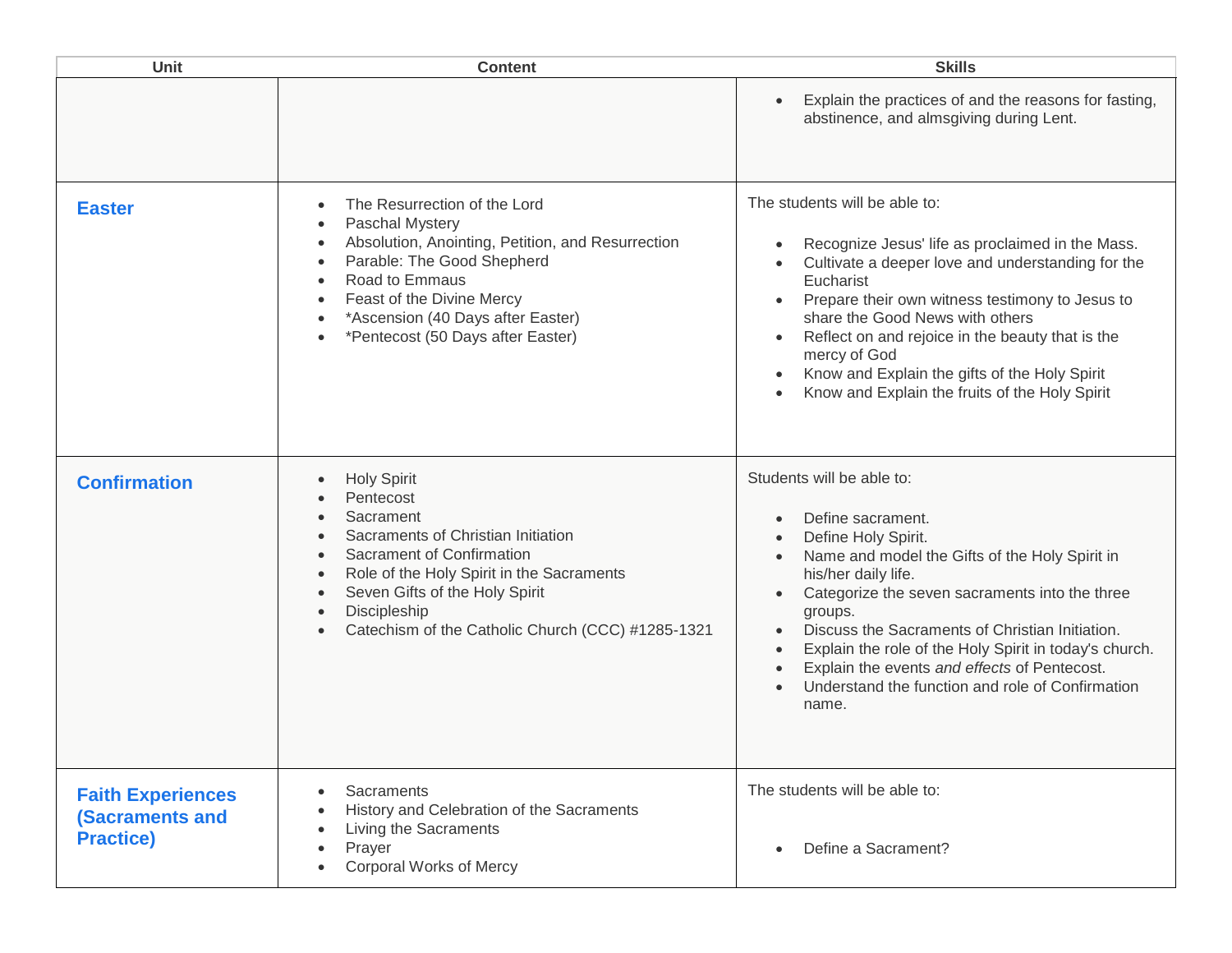| Unit                                      | <b>Content</b>                                                                                                                                                                                                                                                                                                                                                                                                                                                                                   | <b>Skills</b>                                                                                                                                                                                                                                                                                                                                                                                                                                                                                                                                                                                                                                                                                                                                                                                                                                                                                                                                                                                             |
|-------------------------------------------|--------------------------------------------------------------------------------------------------------------------------------------------------------------------------------------------------------------------------------------------------------------------------------------------------------------------------------------------------------------------------------------------------------------------------------------------------------------------------------------------------|-----------------------------------------------------------------------------------------------------------------------------------------------------------------------------------------------------------------------------------------------------------------------------------------------------------------------------------------------------------------------------------------------------------------------------------------------------------------------------------------------------------------------------------------------------------------------------------------------------------------------------------------------------------------------------------------------------------------------------------------------------------------------------------------------------------------------------------------------------------------------------------------------------------------------------------------------------------------------------------------------------------|
|                                           | <b>Catholic Social Teaching</b>                                                                                                                                                                                                                                                                                                                                                                                                                                                                  | Recite the Seven Sacraments<br>$\bullet$<br>Demonstrate An understanding of the Sacraments<br>$\bullet$<br>of Baptism, Reconciliation, Eucharist, and<br>Confirmation with emphasis on the words and<br>actions of the Sacrament.<br>Demonstrate an understanding of the Sacraments<br>$\bullet$<br>of Holy Orders and Matrimony with emphasis on the<br>words and actions of the Sacrament.<br>Demonstrate an understanding of the need to pray<br>$\bullet$<br>for and honor loved ones and others who have died.<br>Demonstrate an understanding of the Sacrament of<br>$\bullet$<br>Anointing of the Sick with emphasis on the words<br>and actions of the Sacrament.<br>Demonstrate an understanding of the significance of<br>$\bullet$<br>the Baptismal/Holy Water Font, Genuflection, the<br>Tabernacle, the Altar, and the Confessional.<br>Participate in a variety of activities throughout the<br>$\bullet$<br>year dedicated to the Corporal Works of Mercy and<br>Catholic Social Teaching. |
| <b>Prayers and</b><br><b>Celebrations</b> | The Lord's Prayer<br>The five forms of prayer revealed in Scripture: praise,<br>adoration, petition, intercession, and thanksgiving<br>.Act of Contrition<br>The Diocese of Greensburg Vocation Prayer<br>How to make and examination of conscience<br>Mass preparation<br>The use of Sacramentals by Catholics<br>Praying with Scripture<br><b>Guided Meditation</b><br>Acts of Faith, Hope, and Love<br>The Life of American Saints, such as St. Elizabeth Ann<br>Seton, St. John Neumann, etc | The students will be able to:<br>Demonstrate, understand, use and identify<br>$\bullet$<br>traditional prayer forms in the Catholic tradition.<br>Use a variety of prayer sources (Scripture, Liturgy,<br>$\bullet$<br>Music. Psalms).<br>Have an opportunity to experience the various kinds<br>$\bullet$<br>of prayer (Liturgical, Devotional, Meditation,<br>Scripture).<br>Recite grade appropriate prayers.<br>Recognize Scripture as God's word.<br>Pray for their needs and the needs of others<br>Pray the rosary.<br>Recognize the importance of prayer to develop a<br>relationship with God.<br>Identify Sacramentals and their use in the church.<br>$\bullet$<br>Demonstrate an understanding of the words in the<br>Lord's Prayer.                                                                                                                                                                                                                                                          |